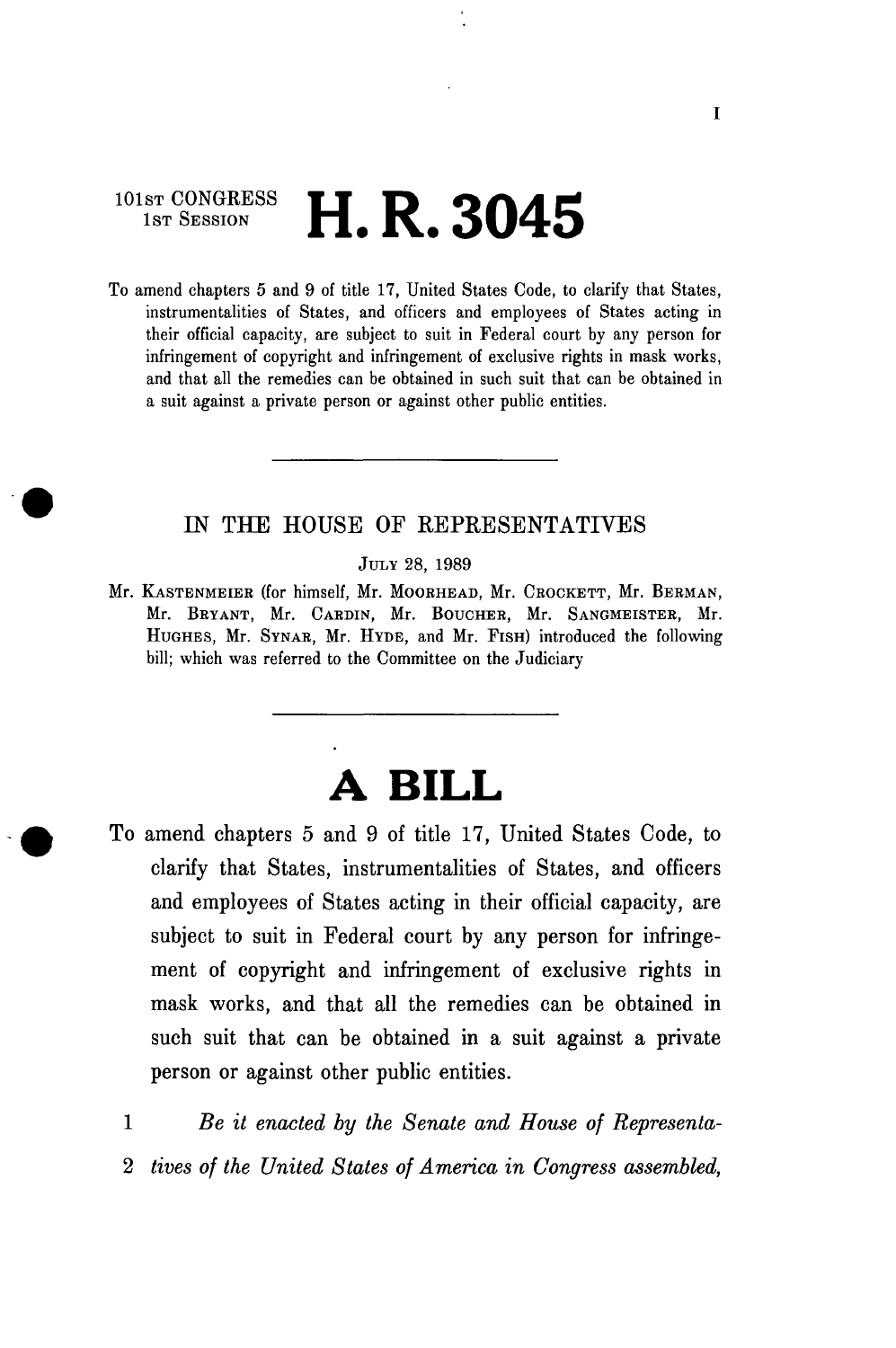1 SECTION 1. SHORT TITLE.

2 This Act may be cited as the "Copyright Remedy 3 Clarification Act".

4 SEC. 2. LIABILITY OF STATES, INSTRUMENTALITIES OF 5 STATES, AND STATE OFFICIALS FOR INFRINGE-6 MENT OF COPYRIGHT AND EXCLUSIVE RIGHTS 7 IN MASK WORKS.

8 (a) COPYRIGHT INFRINGEMENT.—(1) Section 501(a) of 9 title 17, United States Code, is amended by adding at the end 10 the following: "As used in this subsection, the term 'anyone' 11 includes any State, any instrumentality of a State, and any 12 officer or employee of a State or instrumentality of a State 13 acting in his or her official capacity. Any State, and any such 14 instrumentality, officer, or employee, shall be subject to the 15 provisions of this title in the same manner and to the same 16 extent as any nongovernmental entity.".

17 (2) Chapter 5 of title 17, United States Code, is amend-18 ed by adding at the end the following new section:

19 "§ 511. Liability of States, instrumentalities of States, and 20 State officials for infringement of copyright

21 "(a) IN GENERAL.—Any State, any instrumentality of a 22 State, and any officer or employee of a State or instrumental-23 ity of a State acting in his or her official capacity, shall not be 24 immune, under the Eleventh Amendment of the Constitution 25 of the United States or under any other doctrine of sovereign 26 immunity, from suit in Federal court by any person, including • HR 3045 IH

2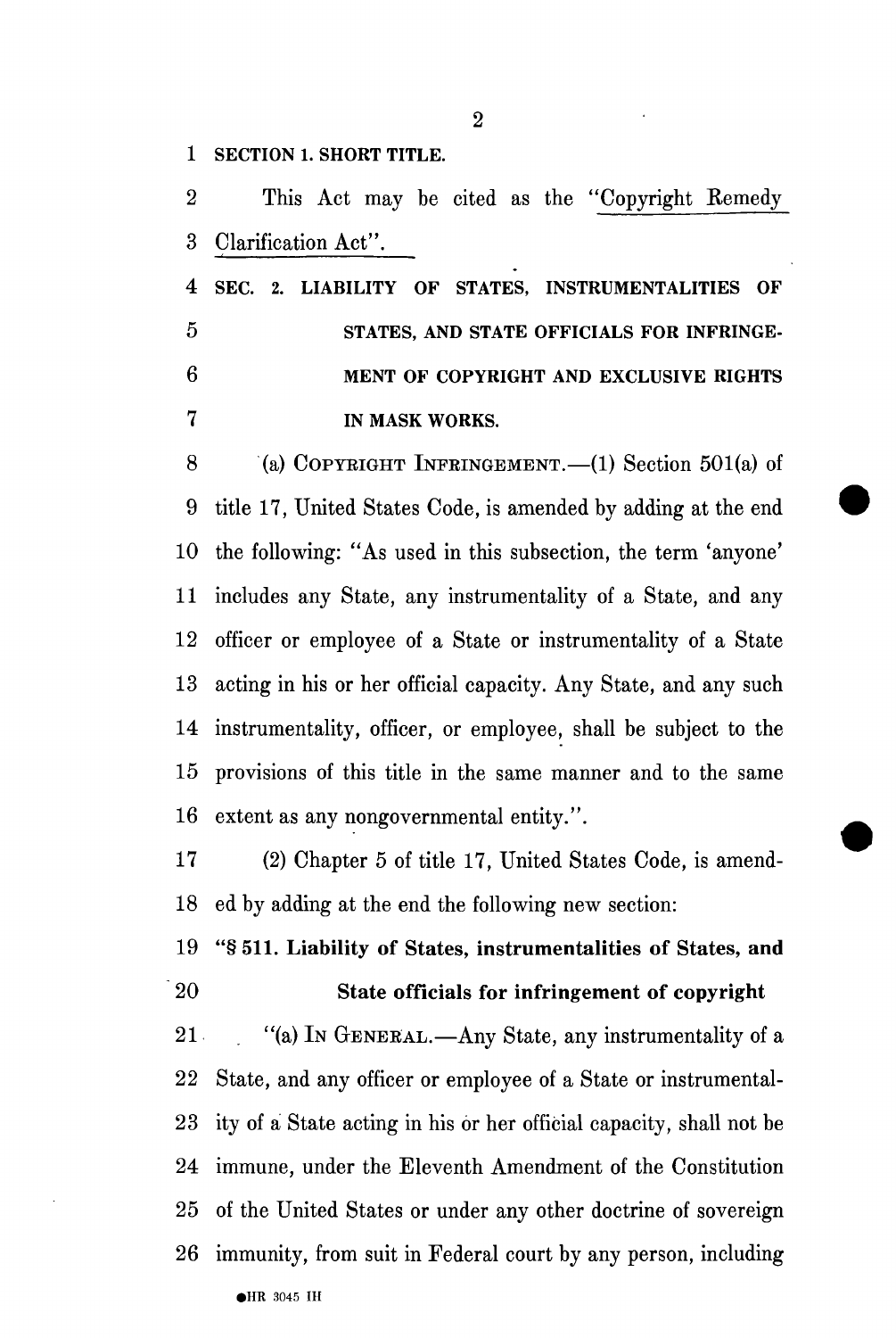1 any governmental or nongovernmental entity, for a violation 2 of any of the exclusive rights of a copyright owner provided 3 by sections 106 through 119, for importing copies of phono-4 records in violation of section 602, or for any other violation 5 under this title.

6 "(b) REMEDIES.—In a suit described in subsection (a) 7 for a violation described in that subsection, remedies (includ-8 ing remedies both at law and in equity) are available for the 9 violation to the same extent as such remedies are available 10 for such a violation in a suit against any public or private 11 entity other than a State, instrumentality of a State, or offi-12 cer or employee of a State acting in his or her official 13 capacity. Such remedies include impounding and disposition 14 of infringing articles under section 503, actual damages and 15 profits and statutory damages under section 504, costs and 16 attorney's fees under section 505, and the remedies provided 17 in section 510.".

18 (3) The table of sections at the beginning of chapter 5 of 19 title 17, United States Code, is amended by adding at the end 20 the following new item:

21 (b) INFRINGEMENT OF EXCLUSIVE RIGHTS IN MASK 22 WORKS.—(1) Section 910(a) of title 17, United States Code, 23 is amended by adding at the end the following: "As used in 24 this subsection, the term 'any person' includes any State, any

<sup>&</sup>quot;Sec. 511. Liability of States, instrumentalities of States, and State officials for infringement of copyright.".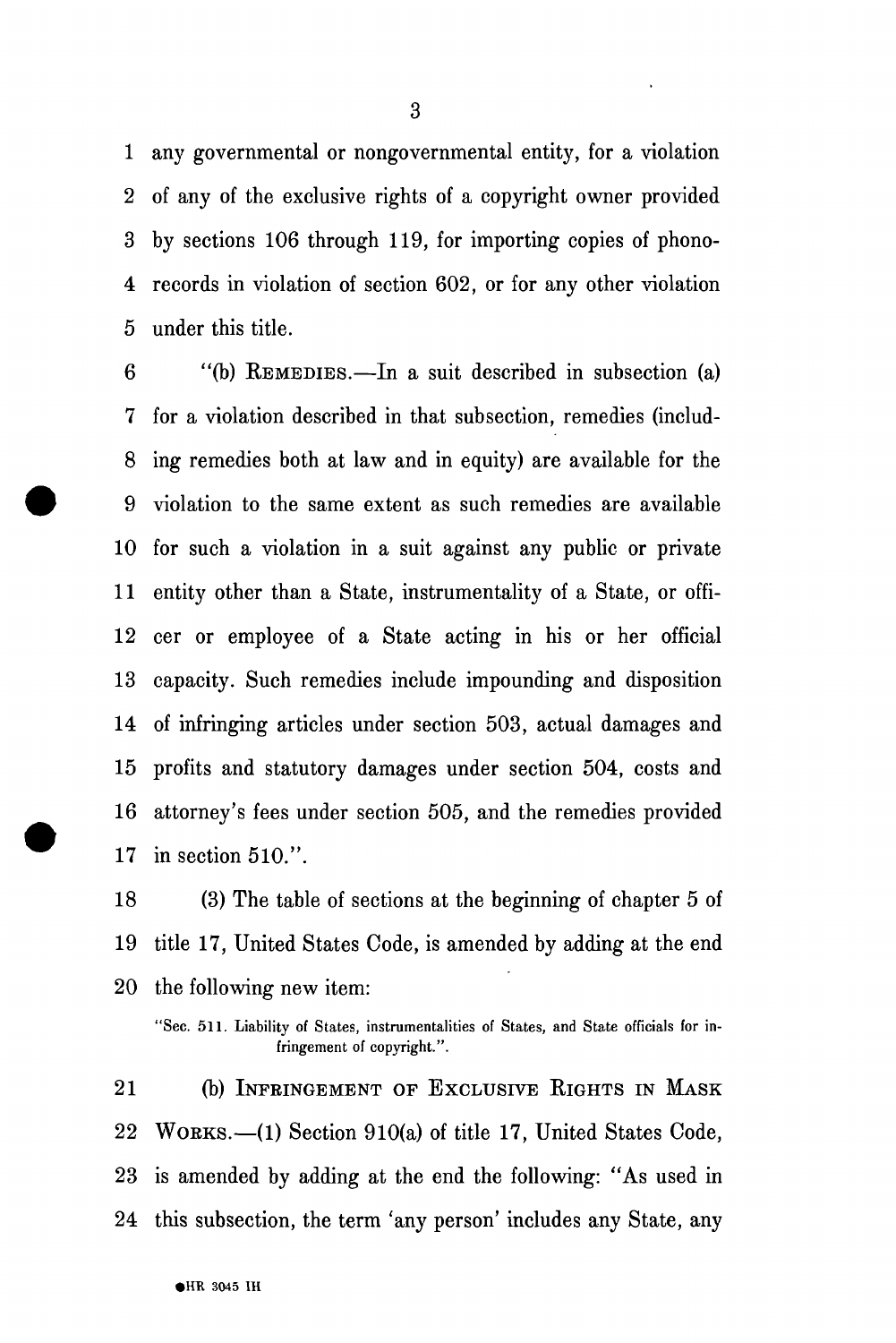1 instrumentality of a State, and any officer or employee of a 2 State or instrumentality of a State acting in his or her official 3 capacity. Any State, and any such instrumentality, officer, or 4 employee, shall be subject to the provisions of this chapter in 5 the same manner and to the same extent as any nongovern-6 mental entity.".

7 (2) Section 911 of title 17, United States Code, is 8 amended by adding at the end the following new subsection: 9 "(g)(1) Any State, any instrumentality of a State, and 10 any officer or employee of a State or instrumentality of a 11 State acting in his or her capacity, shall not be immune, 12 under the Eleventh Amendment of the Constitution of the 13 United States or under any other doctrine of sovereign immu-14 nity, from suit in Federal court by any person, including any 15 governmental or nongovernmental entity, for a violation of 16 any of the exclusive rights of the owner of a mask work 17 under this chapter, or for any other violation under this 18 chapter.

19 "(2) In a suit described in paragraph (1) for a violation 20 described in that paragraph, remedies (including remedies 21 both at law and in equity) are available for the violation to 22 the same extent as such remedies are available for such a 23 violation in a suit against any public or private entity other 24 than a State, instrumentality of a State, or officer or employ-25 ee of a State acting in his or her official capacity. Such reme